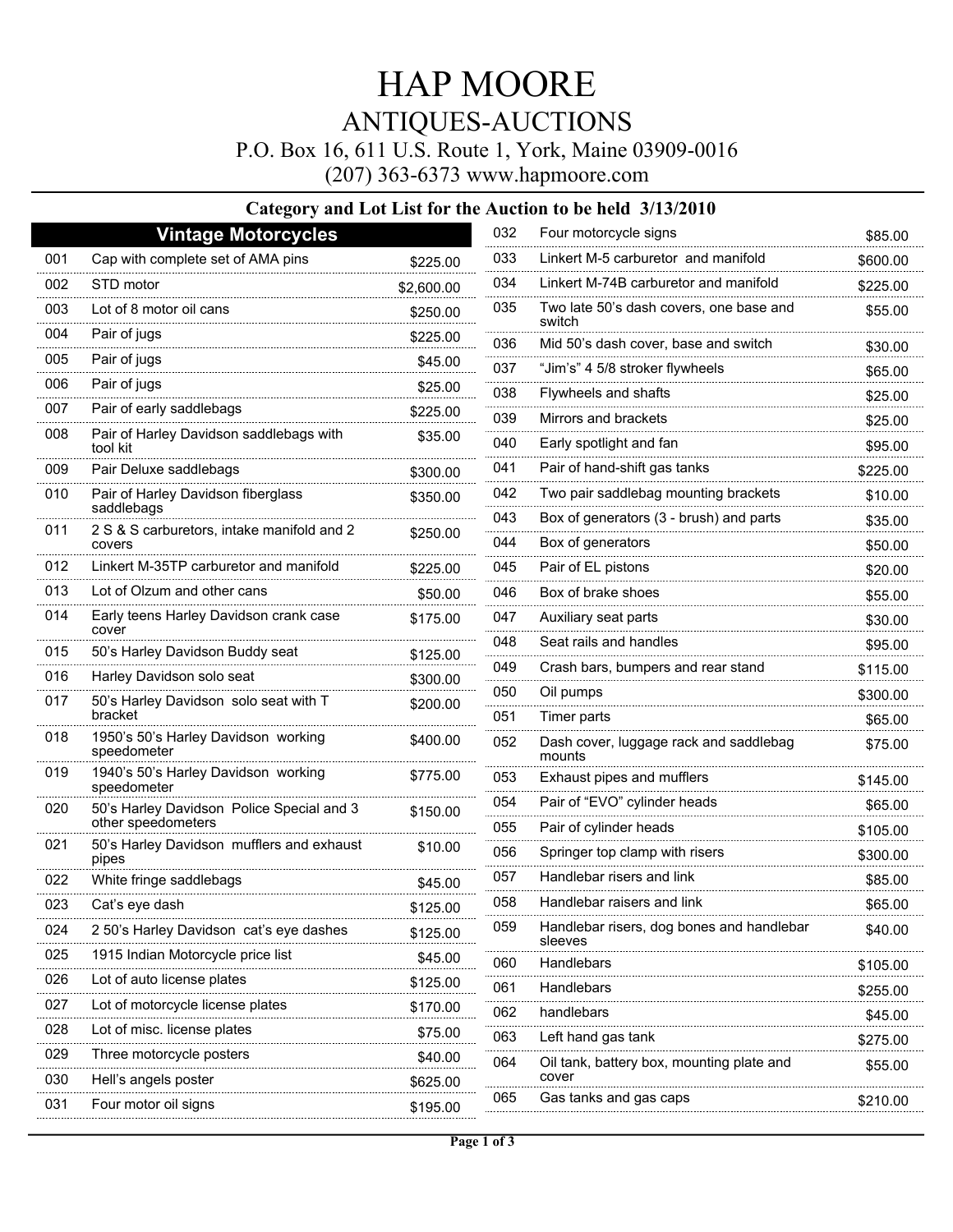## HAP MOORE ANTIQUES-AUCTIONS

P.O. Box 16, 611 U.S. Route 1, York, Maine 03909-0016

(207) 363-6373 www.hapmoore.com

### **Category and Lot List for the Auction to be held 3/13/2010**

| 066 | Shock absorbers                                     | \$30.00             | 101                                      | Large lot of nuts, bolts, etc                 | \$105.00             |
|-----|-----------------------------------------------------|---------------------|------------------------------------------|-----------------------------------------------|----------------------|
| 067 | Accessory marker lights                             | \$75.00             | 102                                      | Carburetor parts                              |                      |
| 068 | Taillights and lenses                               | \$275.00            | 103                                      | Brake drums, parts, axles and spacers         | \$25.00              |
| 069 | Headlights and spotlights                           | \$190.00            | 104                                      | Brake drums, backing plates and parts         | \$300.00             |
| 070 | Horn faces and siren cover                          | \$70.00             | 105                                      | Inner and outer primary covers                | \$130.00             |
| 071 | Gas tank emblems, fender trim and police<br>markers | \$190.00            | 106                                      | Pistons and wrist pins                        | \$35.00              |
| 072 | Air cleaners                                        | \$150.00            | 107                                      | Coils and regulators                          | \$75.00              |
| 073 | 1939 World's Fair air cleaner cover and             |                     | 108                                      | CV carburetors                                | \$100.00             |
|     | derby cover                                         | \$125.00            | 109                                      | Misc. parts                                   | \$30.00              |
| 074 | License plate mounting bolts                        | \$45.00             | 110                                      | Misc parts                                    | \$25.00              |
| 075 | Front fender marker lights                          | \$65.00             | 111                                      | 1950's Gas tank emblems                       | \$75.00              |
| 076 | Taillight (1955 style)                              | \$90.00             | 112                                      | 1941 - 46 Gas tank emblems                    | \$215.00             |
| 077 | Gear case covers, gears and cams                    | \$250.00            | 113                                      | Large box of carburetors and parts            | \$45.00              |
| 078 | 3 Camshafts                                         | \$10.00             | 114                                      | Two 16 " wheels and tires                     | \$205.00             |
| 079 | 3 Cylinders and gaskets                             | \$10.00             | 115                                      | 18" and 16" wheels and tires                  | \$300.00             |
| 080 | 2 Cylinders                                         | \$200.00            | 116                                      | Rim and rotor with tire; rim with drum, tubes | \$90.00              |
| 081 | Rear fender                                         | \$50.00             |                                          | and tire spoons                               |                      |
| 082 | Front fender and trim                               | \$125.00            | 117                                      | Black seat and hand hold                      | \$25.00              |
| 083 | Front fender                                        | \$40.00             | 118                                      | <b>XLH</b> seat                               | \$35.00              |
| 084 | Front fender                                        | \$85.00             | 119<br>.                                 | Linkert carburetors                           | \$275.00<br>\$300.00 |
| 085 | Rear fender and taillight                           | \$105.00            | 120                                      | Linkert carburetors                           |                      |
| 086 | Spark plugs                                         | \$120.00            |                                          | 121<br>Pair of knuckleheads                   |                      |
| 087 | Handlebar grips                                     | \$25.00             | 122                                      | Three knuckleheads                            | \$475.00             |
| 088 | Wheel parts and spokes                              | \$50.00             | 123                                      | Engine and transmission sprockets             | \$55.00              |
| 089 | Misc. parts in boxes                                | \$135.00            | 124                                      | Exhaust clamps                                | \$25.00              |
| 090 | Knucklehead parts                                   | \$675.00            | 125                                      | Mousetraps                                    | \$135.00             |
| 091 | Wide glide front end parts                          | \$55.00             | 126                                      | Push rods and rocker arms                     | \$30.00              |
| 092 | Misc. oil and gas lines                             | \$85.00             | 127                                      | Misc. parts                                   | \$20.00              |
| 093 | Transmission case and parts                         | \$375.00            | 128                                      | Foot pegs and floorboard mounts               | \$105.00             |
| 094 | Air cleaners                                        | \$35.00             | 129                                      | Duo - Gluide center stand                     | \$65.00              |
| 095 | Panhead covers                                      | \$65.00             | 130                                      | Lifter blocks, lifters, springs and retainers | \$5.00               |
| 096 | Oil filers                                          |                     | 131                                      | Push rods and covers                          | \$30.00              |
| 097 | Headlights, spotlights and parts                    | \$115.00<br>\$45.00 | 132                                      | B.&H. shifter and mousetrap                   | \$195.00             |
| 098 | Transmission parts                                  | \$250.00            | 133                                      | Springer parts                                | \$125.00             |
| 099 | Electrical parts and wire                           |                     | 134<br>Shift linkage, lever, shift gates |                                               | \$210.00             |
| 100 | Ignition switches and parts                         | \$75.00<br>\$35.00  | 135                                      | Bearing cups                                  | \$20.00              |
|     |                                                     |                     | 136                                      | Misc. parts                                   | \$65.00              |